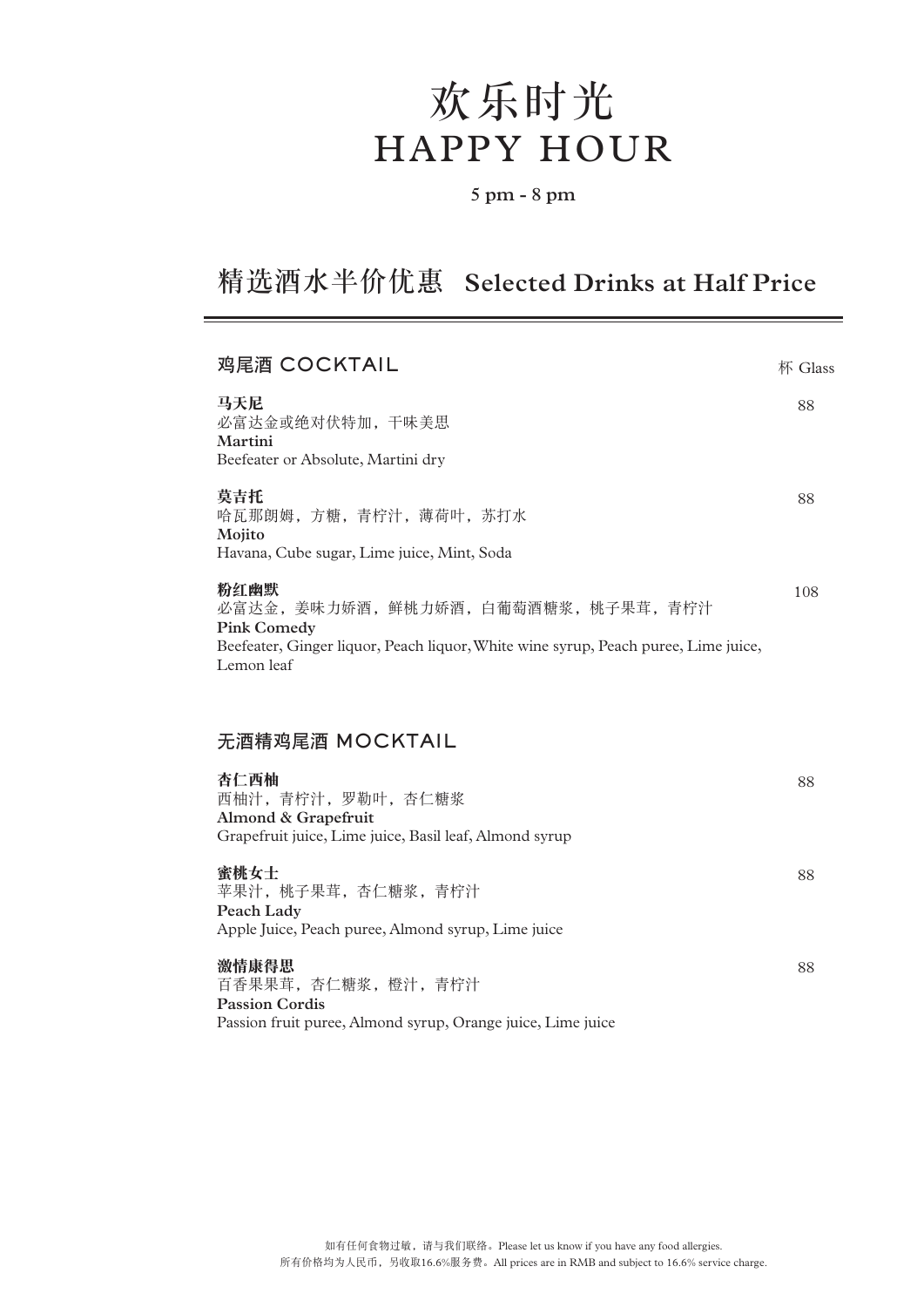#### 啤酒精选 BEER SELECTION

| 青岛    | Tsing Tao          | 50 |
|-------|--------------------|----|
| 朝日超爽  | Asahi Super Dry    | 50 |
| 喜力    | Heineken           | 50 |
| 福佳白   | Hoegaarden         | 65 |
| 白熊    | Vedett Extra White | 65 |
| 健力士黑啤 | Guinness Stout     | 65 |

杯 Glass

### 起泡酒 SPARKLING

| 比索酒庄卓尔系列普罗赛克, 威尼托, 意大利                     | 100. |
|--------------------------------------------|------|
| Bisol Jeio Prosecco Brut, Veneto, Italy NV |      |

# 葡萄酒 WINE

| 红葡萄酒 - 威拿庄园设拉子, 阿德莱德, 澳大利亚, 2015                    | 80. |
|-----------------------------------------------------|-----|
| Wirra Wirra Shiraz, Adelaide, Australia 2015        |     |
|                                                     |     |
| 白葡萄酒 - 敏狮岚驰长相思, 波尔多, 法国, 2015                       | 90. |
| Michel Lynch Sauvignon Blanc, Bordeaux, France 2015 |     |